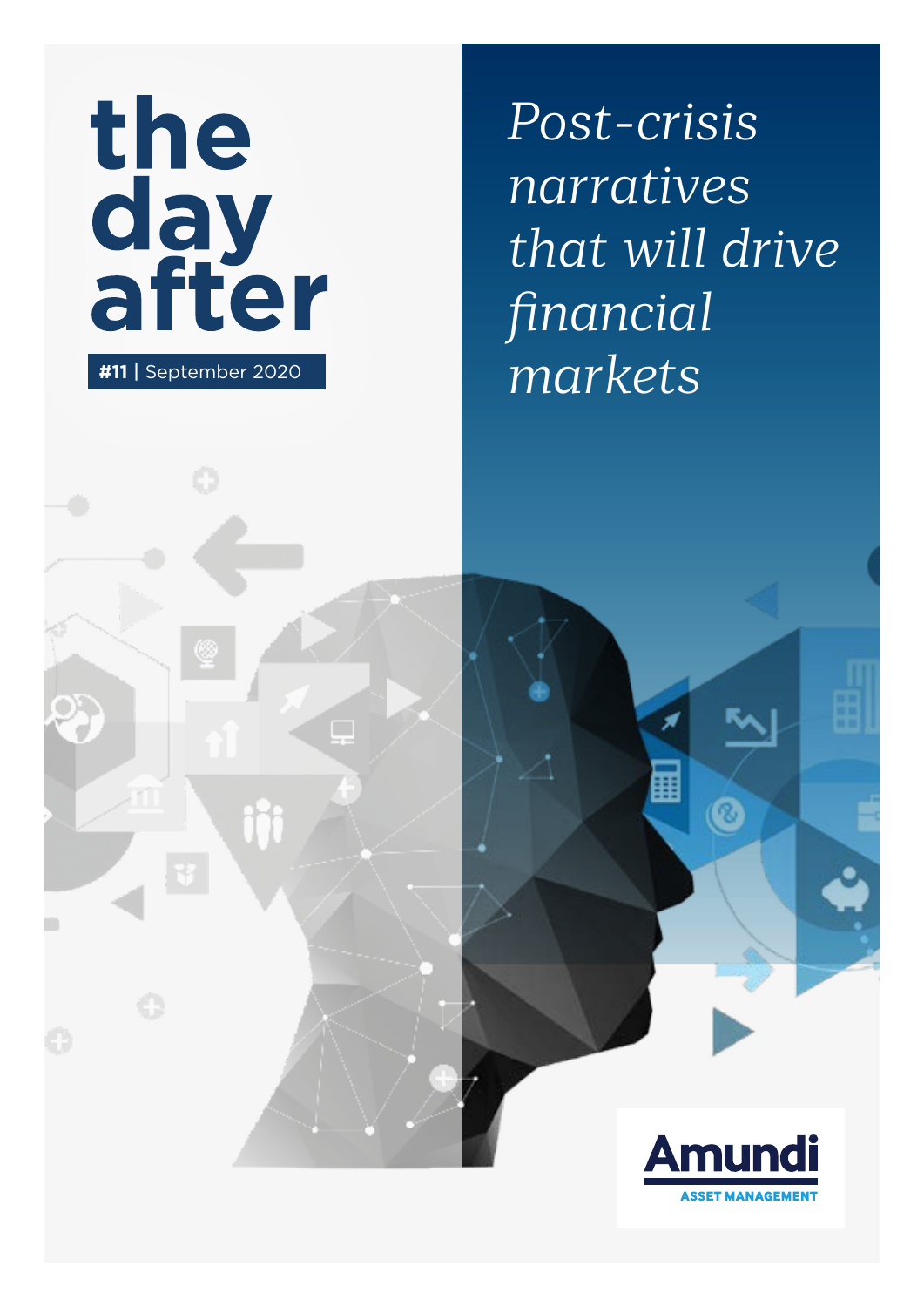## *History is a cyclic poem written by time upon the memories of man*

– Poet Percy Bysshe Shelley, 1792-1822

# Author



Pascal BLANQUÉ Group Chief Investment **Officer** 

For Professional Investors. Not for the Public.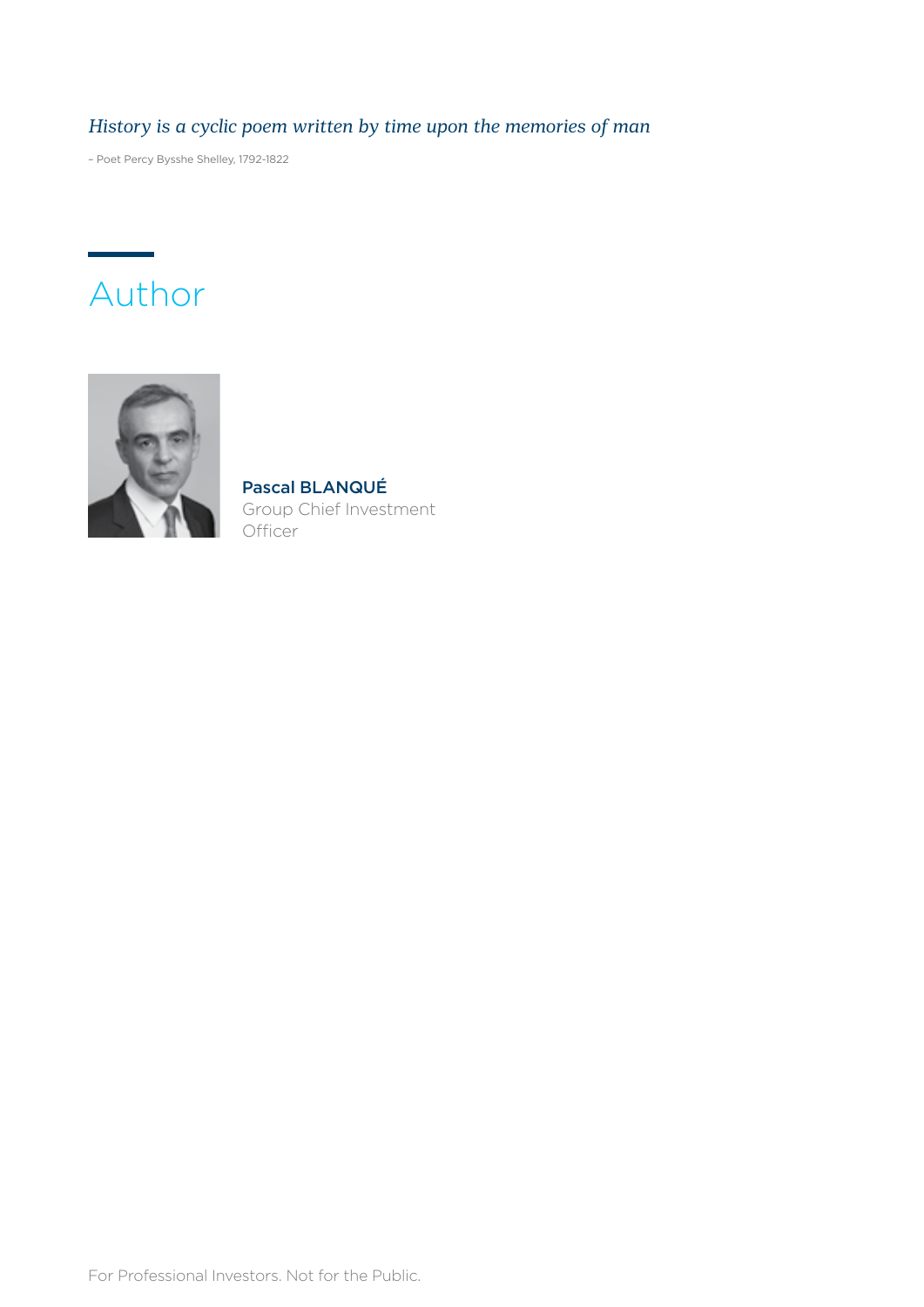#### Executive summary

Today, investors have a unique opportunity to observe the spreading of a real virus alongside the viral nature of financial markets and the real economy. As Nobel Prizewinning economist Robert Shiller points out in his book, *Narrative Economics: How Stories Go Viral and Drive Major Economic Events*, "stories and images are created around new economic events"<sup>1</sup>. In some cases, these stories are memories of the past and their spreading can have major implications regarding economic and financial markets.

The Covid-19 crisis has thrown up a sequence of images from the past (pandemics, wars, the Great Financial Crisis) that have pushed central banks (CB) and governments to act in unprecedented ways (in terms of magnitude and speed of action). This has defined the current '*day after*' narrative.

Financial markets have adapted to this new narrative, pricing in the rosiest scenario of a 'day-after renaissance', but more will be needed in terms of fiscal and monetary support to sustain the recovery moving forward. The Covid-19 fallout on the real economy and society is deep and pervasive: the overall debt level in the system is skyrocketing and some sectors are very unlikely to recover to pre-crisis levels. Rising social and inter-generation inequalities are the enemy to fight to avoid social upheaval.

Politics is the link between public narratives (reinforced in the media and on social media) and **institutional narratives.** The narratives that will emerge amid hot political events the US presidential election and the debate around the allocation of resources from the EU Recovery Fund being the most relevant — will set the direction for financial markets.

Strong narratives can drive market consensus and lead to crowded trades around major themes. When narratives continue to build up, taking a contrarian view can be very dangerous and expensive for portfolio returns. This has been the case in the last few years prior to the rise of the Covid-19 pandemic, when markets were driven by the stimulus narrative (central banks first, Trump fiscal push after). This stimulus narrative continues, coupled with zero interest rates and inflation permanently forgotten in the Covid-19 era, but investors should be aware that narratives could change quickly.

Today, the mantra of financial markets is that core bond yields will remain low forever, but this assumption may prove more fragile than currently anticipated and have significant spillover regarding financial market performance.

Tackling post-Covid-19 challenges will require further expansion of debt to finance the investments needed to drive changes that could broadly benefit society. High debt levels will require higher inflation and real rates to remain low to favour the repayment of debt.

The assumption that interest rates will remain low forever has translated into an overly exposure to the '*long duration call*' that is implicit in different trades in the market: long US Treasury (UST) trade, long investmentgrade credit, long Big Tech equities, long private equity or real estate. In the end, they are all trades playing the same long duration view.

The Fed unlimited QE has pushed UST yields to all-time lows. The Fed's new framework of "average inflation target" means shortterm rates should stay near zero during the recovery phase, but this doesn't imply that the long end of the curve cannot adjust to improving fundamentals. Some steepening

<sup>1.</sup> In the words of Shiller, narrative economics is: "*a theory of economic change that introduces an important new element to usual list of economic factors driving the economy: contagious popular stories that spread through word of mouth, the news media, and social media*".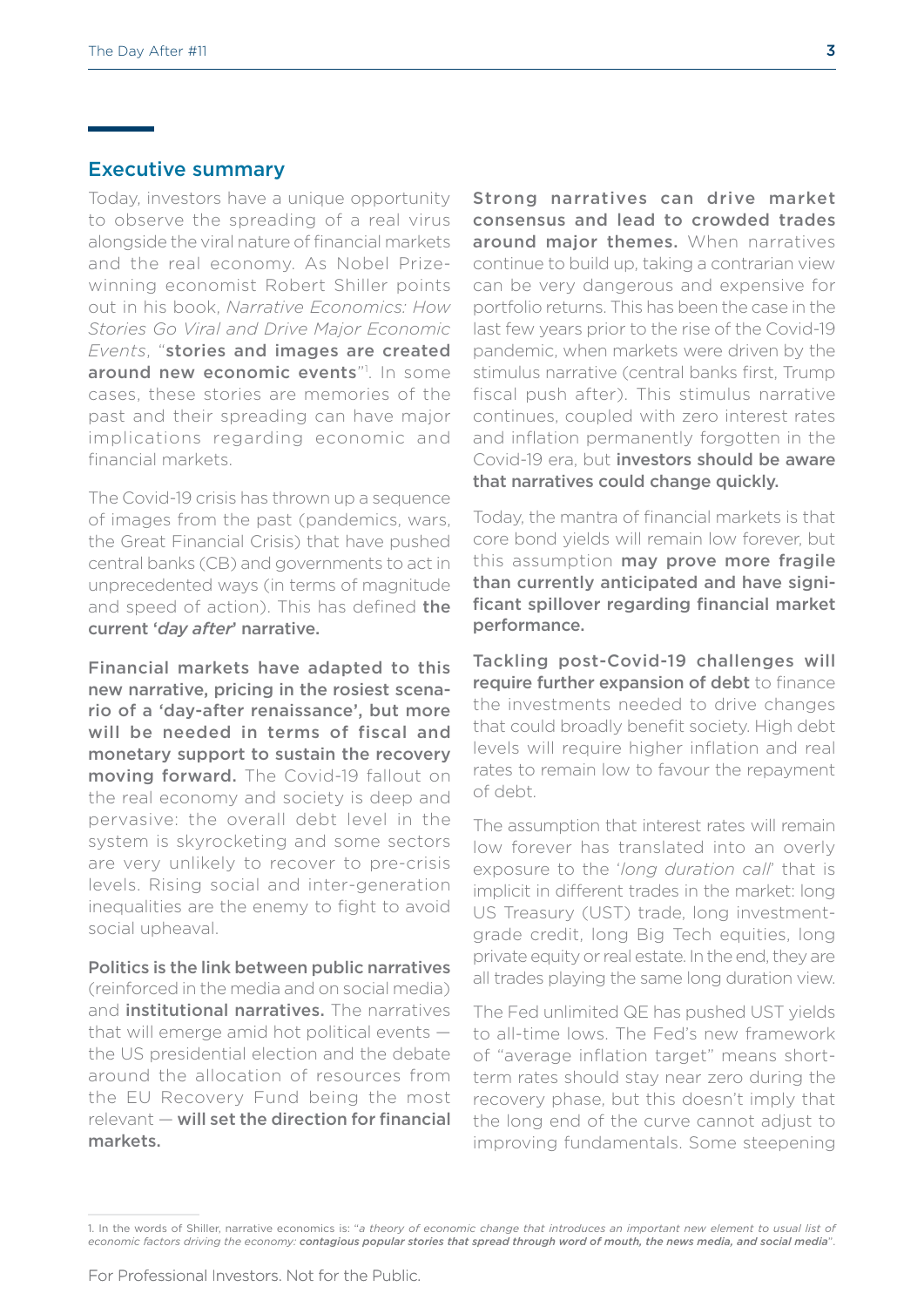has already started to materialise, but we could even reach a point when the steepness of this cycle could be greater, as the Fed and the ECB are not going to hike until inflation moves way above their target for a long period of time.

Any disappointment due to a stronger-thanexpected recovery or a technical reduction in the size of the quantitative easing (QE) programmes could trigger a sort of 'taper tantrum' and challenge the current assumption on core bond yields. Any increase in rates for whatever reason could make valuations in some segments of the equity market unsustainable, especially in the tech sector. Given the crowded trades in this space, any unwinding of positions could ignite market volatility. This is the key element to watch for today.

Currently, inflation is completely off the radar among market participants, but it should be monitored actively as an emerging theme in a world of rising de-globalisation forces and higher debt. Big data and artificial intelligence could become even more relevant in the investment world, as they allow for the tracking of these patterns and the use of them to better understand and forecast trends.

Investors should be prepared for a possible change in the narrative. These shifts are arguably the only sequence via which investors can systematically extract value. It will be critical that investors maintain a strong level of flexibility and liquidity to exploit those opportunities arising from inefficiencies and dislocations.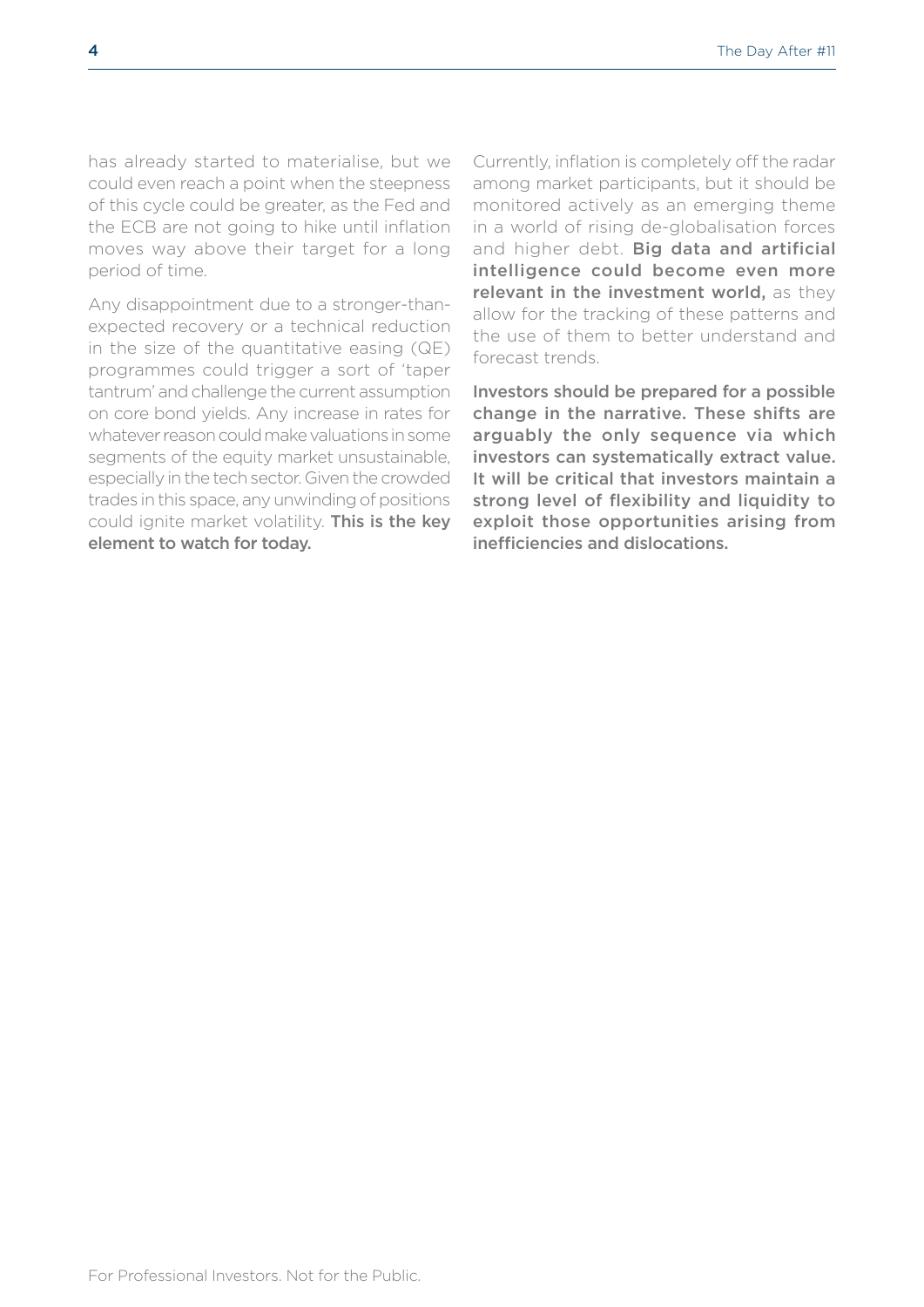### The crisis and memories of the past

Crises are moments of brutal eruption of memory patterns, and Covid-19 is no exception to this. They are followed by conflicting narratives until some new equilibrium (consensus) emerges. Risk premia are part of this equilibrium and markets react to new representations of the world. Today, we are living through a sequence of events that is giving way to a new status quo, characterised by extreme fiscal and monetary measures. Markets are adjusting to this new order.

When the Covid-19 crisis erupted early this year, the story was that of a healthy global economy, with China — or, in a worst-case scenario, Asia — seen as the single dark spot, where virus containment and policy actions might have been enough to restart economic expansion pretty soon. We recalled the 2002 SARS outbreak in Asia, which did not prove particularly worrying at the global level. Markets were sanguine, and global equity markets reached new highs, locally making a V-shaped recovery.

When Covid-19 hit Europe and the United States in early 2020, for the first time in modern history, Western democracies

had to implement extreme and previously unthinkable lockdown measures, moving from a sense of safety to one of bewildered uncertainty and lack of control as virus- and economic-cycle forecasts were continuously readjusted based on updated contagion statistics.

Within the public, memories recalled war, the economic damage of the recent Great Financial Crisis (GFC), the 1918 Spanish flu pandemic, and the Great Depression of the 1930s.

As lightening crashed through the blue sky, this translated into the fastest bear market in history, with some minor overshooting on the downside, as policymakers stepped in firmly to save the day.

Influenced by fresh GFC memories, central banks restarted massive easing policies through balance sheet expansion, pushing their purchases to new levels to avoid the delays that occurred in the past.

Unlike in 2008, fiscal policy joined forces with monetary policy in supporting the economic reconstruction, as politicians turned their attention to previous recessions that had damaged their economies and electoral trust,



Source: Amundi. Analysis on Google Trends, all categories worldwide. Numbers on the graph are normalised and presented on a scale from 0–100, where each point on the graph is divided by the highest point, or 100. A downtrending line refers to decreasing relative popularity of a search term and not necessarily to a shrinking total number of searches for that term. Data as of 4 September 2020.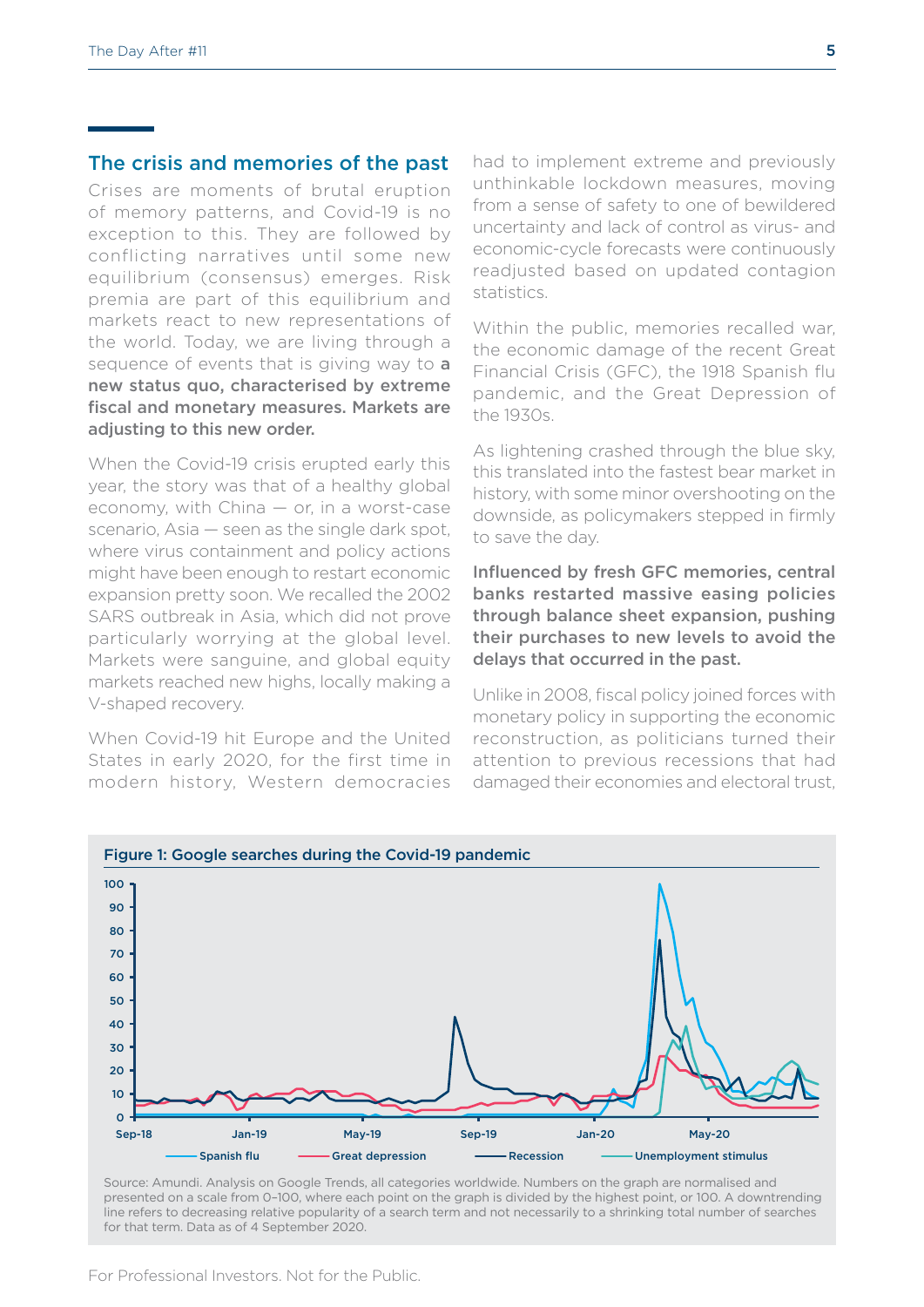

giving rise to populist parties. The taboo of fiscal expansion appears to have faded even in Germany, where the government is breaking radically with its 'black zero' policy of the past. Driven by urgency, the EU is taking key steps regarding the integration process. In this new order, monetary and fiscal policies are increasingly intertwined, leading to de-facto debt monetisation and blurring the boundaries between free and 'controlled' markets.

Among the public, these measures have helped to tone down the most negative images, but the virus cycle is not over and a new and frightening image of a renewed recession potentially driven by a second wave of the pandemic could gain traction rapidly.

#### The narrative puzzle of the 'day after' and its market implications

Markets tend to focus on the actions of policymakers. Hence, the extreme monetary and fiscal measures have led to a new picture of a 'day after' renaissance, based on memories of the previous successes of **CB in fighting the GFC.** When looking at the stories circulating among market participants (using Bloomberg stories as a source), the unprecedented size of the monetary and

fiscal stimuli has been outpacing memories of the global economic damage induced by the pandemic.

Therefore, markets started to price in the rosiest scenario: the end of the worst part of the virus cycle, the possibility that an eventual second wave could be weaker than the first one, and a treatment and vaccine arriving fast and becoming broadly available before a new pandemic pushes the economy into a renewed series of lockdowns. The general idea is that the economic freeze is almost over and that it is time to look forward.

This is what has pushed US equity markets to new all-time records, together with a recovery in lagging markets such as Europe, Japan and EM. This has reignited the frantic search for yield that has been directed to those assets benefitting from the CB purchasing programmes.

## *"However, the road towards recovery could be bumpy."*

On the one hand, it will take time and policy action to erase these memories and replace them with less risky ones. This is what policy action aims to do: replace bad memories with better images and expectations.

For Professional Investors. Not for the Public.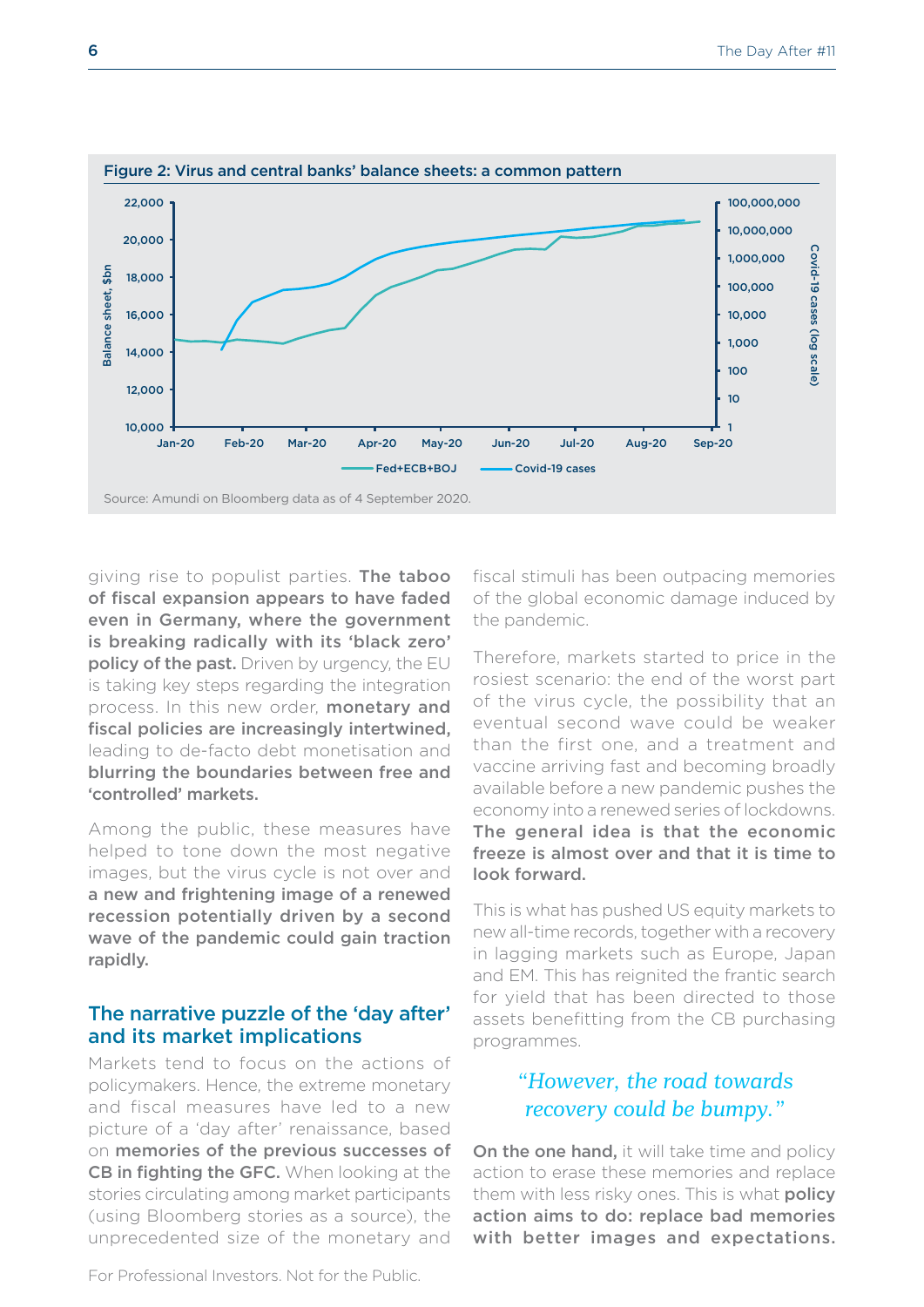

The shock to the real economy has already materialised, but a possible second-round impact of the virus would affect the credit cycle and defaults would follow. So far, only those companies most directly affected by lockdown measures have gone bankrupt, but the zombie company<sup>2</sup> phenomenon is skyrocketing. The trade-off between solvency and liquidity continues. There will likely be more victims, and many downgrades are still to come. Expectations that the pandemic is over may be too optimistic, and any slip-ups could heat the markets up again. Although some risk assets are back to pre-Covid-19 situations, the world is more fragile. The overall debt in the system is higher; younger generations will have to pay for it. There is a wider gap between performances and valuations for high tech/digital companies and the rest of the market. Some sectors are very unlikely to recover to pre-crisis levels. Higher unemployment and rising social inequalities are risks to consider going forward, when the support of temporary fiscal measures will fade.

On the other hand, should a vaccine be successfully tested and introduced, and the recovery start to materialise stronger than expected, the current market backdrop could be challenged. Today, the mantra is that core bond yields would stay anchored forever, but this belief may prove more fragile than thought. This could have a significant impact on markets and in particular regarding areas where crowded trades have been building up recently.

The assumption on rates translated into an overly exposure to the '*long duration call*' that is implicit in different trades not only in the direct long US Treasury trade, but also in long investment-grade credit, long Big Tech equities, long private equity or real estate. In the end, they are all trades playing the same long duration view.

The Fed's unlimited QE has pushed UST yields to all-time lows. The bank's new framework of "average inflation target" means short-term rates should stay pinned near zero during the recovery phase, but this doesn't imply that the long end of the curve cannot adjust to improving fundamentals. The Fed's balance sheet expansion has stopped just because it's too big. Similarly in Europe, the ECB's balance sheet is now equivalent to 54% of euro area GDP and at this stage the net issuance ex ECB buying will likely be close to zero in the euro area this year and potentially negative.

<sup>2.</sup> Zombies are companies that earn just enough money to continue operating and service debt but are unable to pay off their debt.

For Professional Investors. Not for the Public.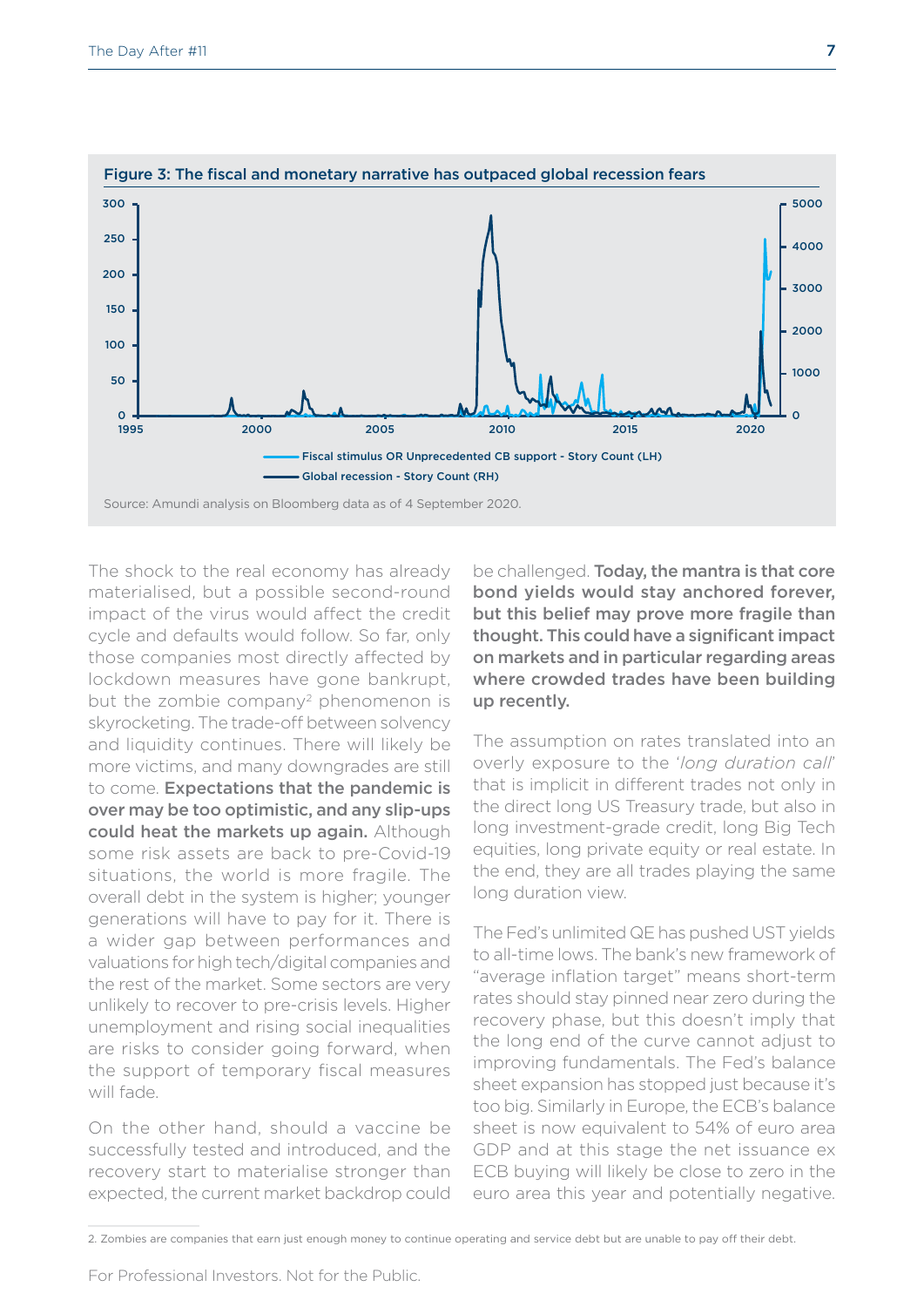

The implication is that the US Treasury and the Bund curves can steepen on 2s10s or 10s30s horizons.

Some steepening has already started to materialise, but we could even reach a point when the steepness of this cycle could be greater, since the Fed and the ECB aren't going to hike until inflation moves way above their targets for long periods of time.

This would not only have an impact on the bond market. This is also relevant in the context of current high market valuations, especially in the tech sector. These valuations are acceptable if interest rates remain low forever or fall further. Any increase in interest rates for various reasons (higher prices as a consequence of supply chain disruption, the news of a vaccine becoming available which would normalise economic activity, or the reduced absorption of huge US debt issuance by the Fed) could drive a repricing of assets.

## *"Investors should be aware of a butterfly moment in interest rates."*

### New possible narratives for the long term

Not all stories have the same potential to become viral and impact the economy

and markets. The most powerful ones have a human and emotional element and can undergo a mutation that makes them even more contagious, as happens with the spread of a virus.

What is of interest for investors is that multiple narratives, sometimes even conflicting ones, can be generated out of a single event (for instance, the Covid-19 crisis) and that there are also different spheres of circulation for these stories. There are public narratives, reinforced in the media and on social media, and there are *institutional narratives*, ie, ways of reading the economic developments that affect policy decisions.

#### They are interrelated and the great link between them is politics.

Politics cannot ignore real life and public opinion. In the aftermath of a crisis, politics always comes under discussion, as happened with the 2008 Great Recession, which paved the way for a rise in populism globally.

## *"The advent of populism is what makes narrative economics even more relevant today."*

Populism is built around emotional and impactful stories and it can both drive and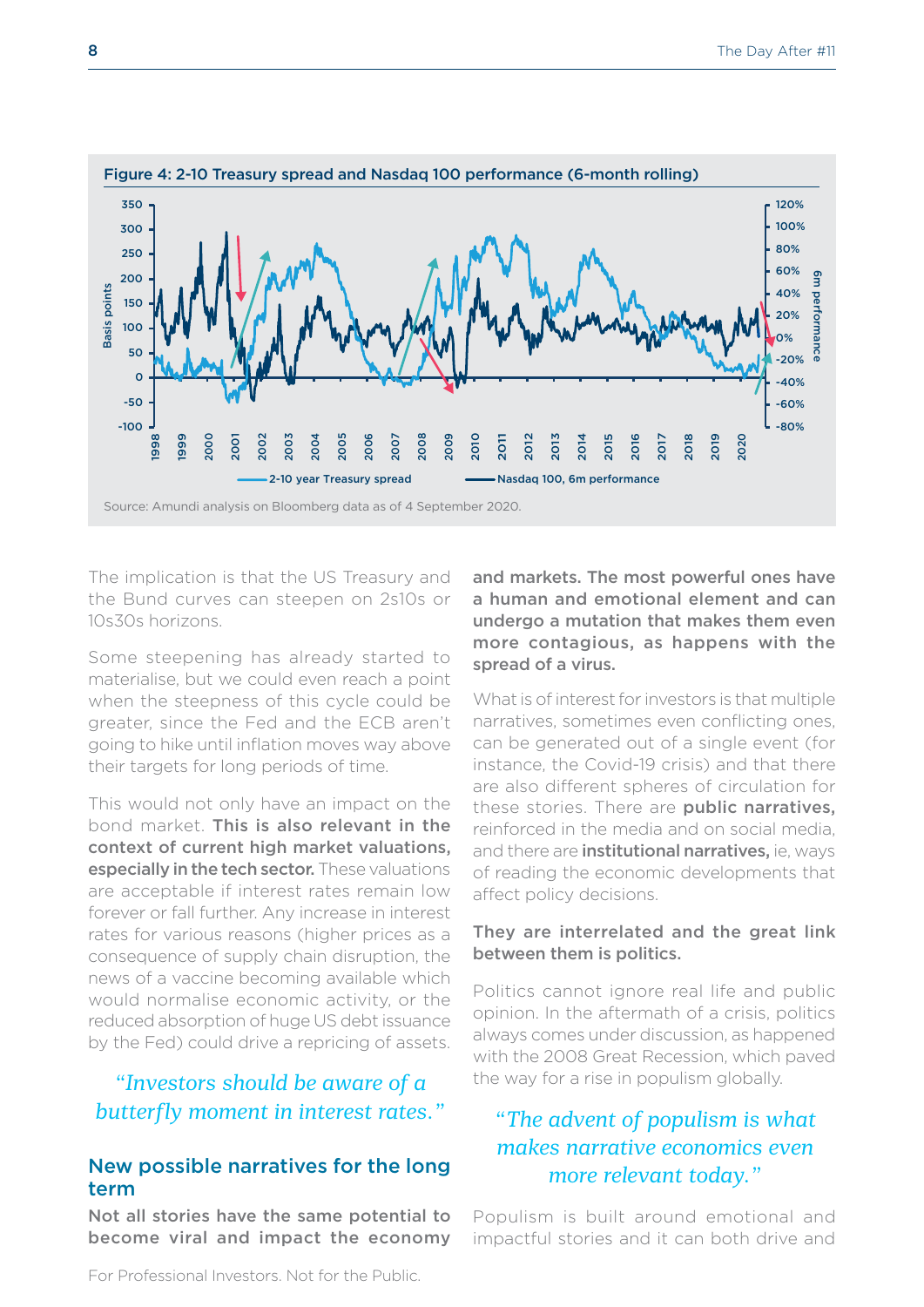be affected by them. Covid-19 is challenging populism, as the response to the virus outbreak from current populist leaders has been weak and confused. But, this is just a short-term reaction: what happens next on the political front and with the public reading of the events over the next six to 12 months will be a key driver of 'day after' economic policies.

While governments and central banks have introduced extreme measures, more will be needed to sustain current market valuations. Some risk assets (especially crowded trades) today are priced for perfection, and there is no room for disappointment. Moreover, the risk of policy mistakes cannot be underestimated. When short-term measures to fight unemployment and help companies survive lockdowns are removed, **people will** question who has been most damaged by the crisis and who has benefited from it. Hence, it is vital that the money available is targeted efficiently and that communication is effective, as too much haste to secure electoral consensus could result in a misallocation of capital and ineffective communication could risk revitalising populist or extremist parties.

The remainder of 2020 will be crucial in giving directions on the political front, as geopolitics will increasingly take centre stage the farther we move towards the final phase of the US presidential election and the debate around allocation of resources of the EU Recovery Fund. When it comes to the latter, it may not be sufficient to send political signals to populations rising up against elites.

For investors, this means that the political factor (the p-factor) is going to be even more relevant in the 'day after'. Markets tend to follow the institutional reading of the facts, as this is a key driver of economic policies. But in a world of increasing globalisation of information and rising political risk.

## *"Investors should also move to paying attention to popular stories that could have important economic and investment implications."*

With a long-term view, the battle between the images generated at different levels (public and institutional) and the evolving political landscape could end eventually with a new financial regime. The '70s vs '30s opposition is the conflict that will drive the new regime. As has happened in the past, political forces will be key in driving the new



Figure 5: No inflation focus at the market level and relationship between fiscal spending and inflation

Source: Amundi analysis on Bloomberg data as of 4 September 2020.

For Professional Investors. Not for the Public.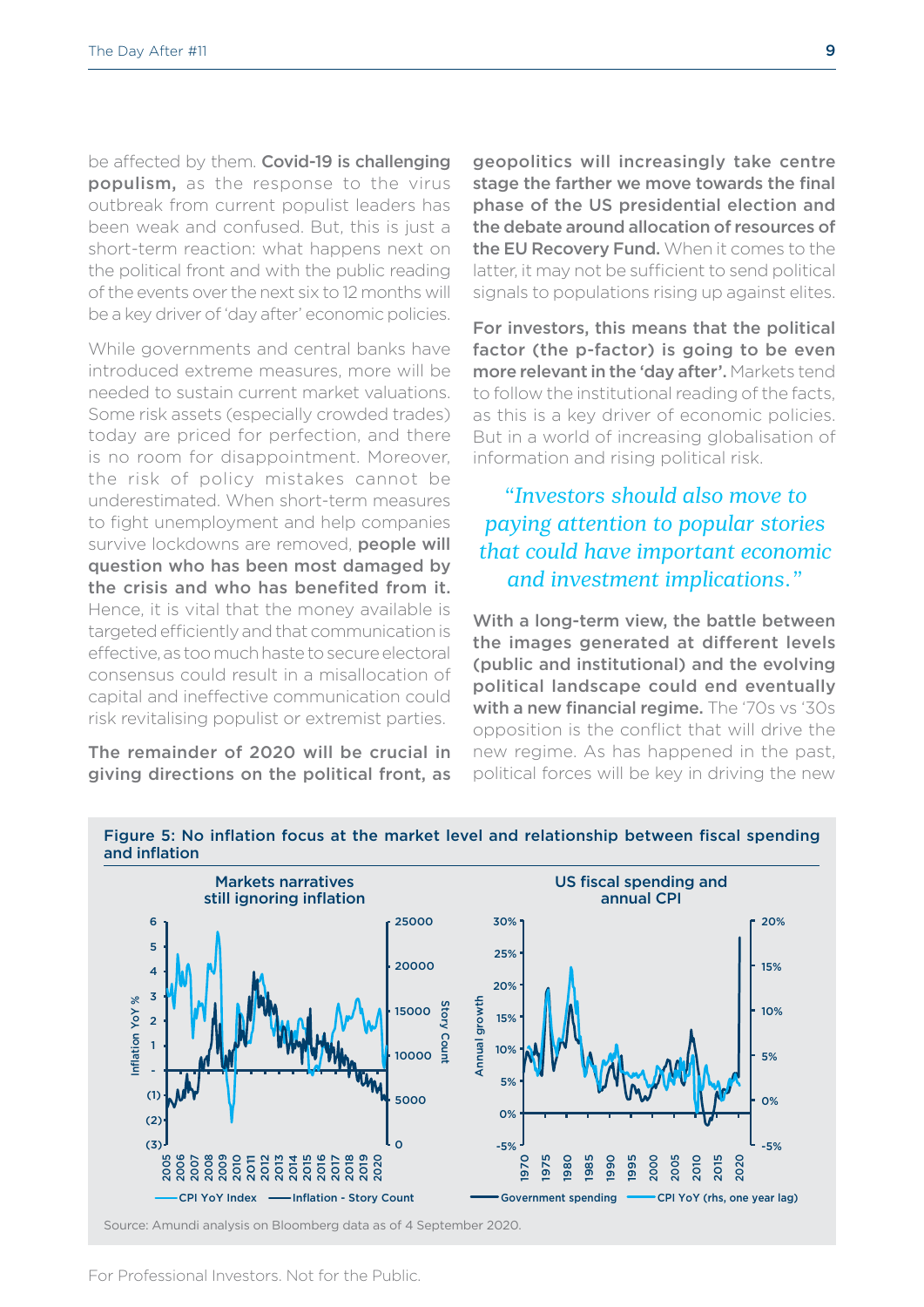order. We expect de-globalisation dynamics to be further reinforced in the post-Covid19 world (with re-insourcing of value chains and control of strategic assets by governments), with inequality and social themes emerging even more prominently and climate change becoming in greater focus (see also our previous 'day after' papers).

Tackling post-Covid 19 challenges will require further debt expansion to finance all of the investment that is needed to drive change that benefits society in a broad manner. This will require inflation to return and real rates to remain low to allow for the repayment of debt.

Today, the inflation topic is completely off the radar among market participants (see the lack of Bloomberg stories on the topic, Figure 4). The market is not pricing in a revival in inflationary expectations at all.

## *"But narratives can go viral very quickly, leveraged by early evidence."*

At the public opinion level, attention to food price dynamics and minimum salaries had already been rising over the last few years and could come increasingly into focus amid possible price increases due to value chain disruptions related to the pandemic (see *[Inflation](https://research-center.amundi.com/page/Article/2020/06/The-day-after-6-Inflation-persistent-headwinds-but-a-possible-inflationary-cocktail?search=true)* paper in the 'day after' series).

### Box 1: Big data at work to detect early signals of a turnaround in inflation

Regarding inflation, we have been working actively to seek indicators that could help to predict a potential surprise on the upside by collecting a weekly historical series of relevant inflation-related words (ie, CPI, gold&inflation, oil&inflation) from Google Trends, creating our **Inflation Focus Track Index** (see chart). We considered the web popularity of these words, calculated the statistical power embedded in these words to predict price dynamics, and eventually defined a framework via which we mapped periods of time when the web focus on inflation was high and when it was low. This indicator currently signals a temporary stabilisation in the focus on inflation, due to the current recession and fears of new lockdowns.



Figure 6: Inflation Focus Track Index

Source: Amundi Research, Bloomberg. Inflation Focus Track Index is Amundi's Cross-Asset Research proprietary tool based on big data analysis from the web (Google Trends). The relevant text/word combinations for the inflation theme are identified and dynamically tracked according to the popularity of web searches. We detected two relevant regimes (high focus and low focus) to articulate the most appropriate cross-asset investment implications. High focus = flag high focus on inflation in the chart. Data as of 10 September 2020. Time-series data collected at an extremely fine scale.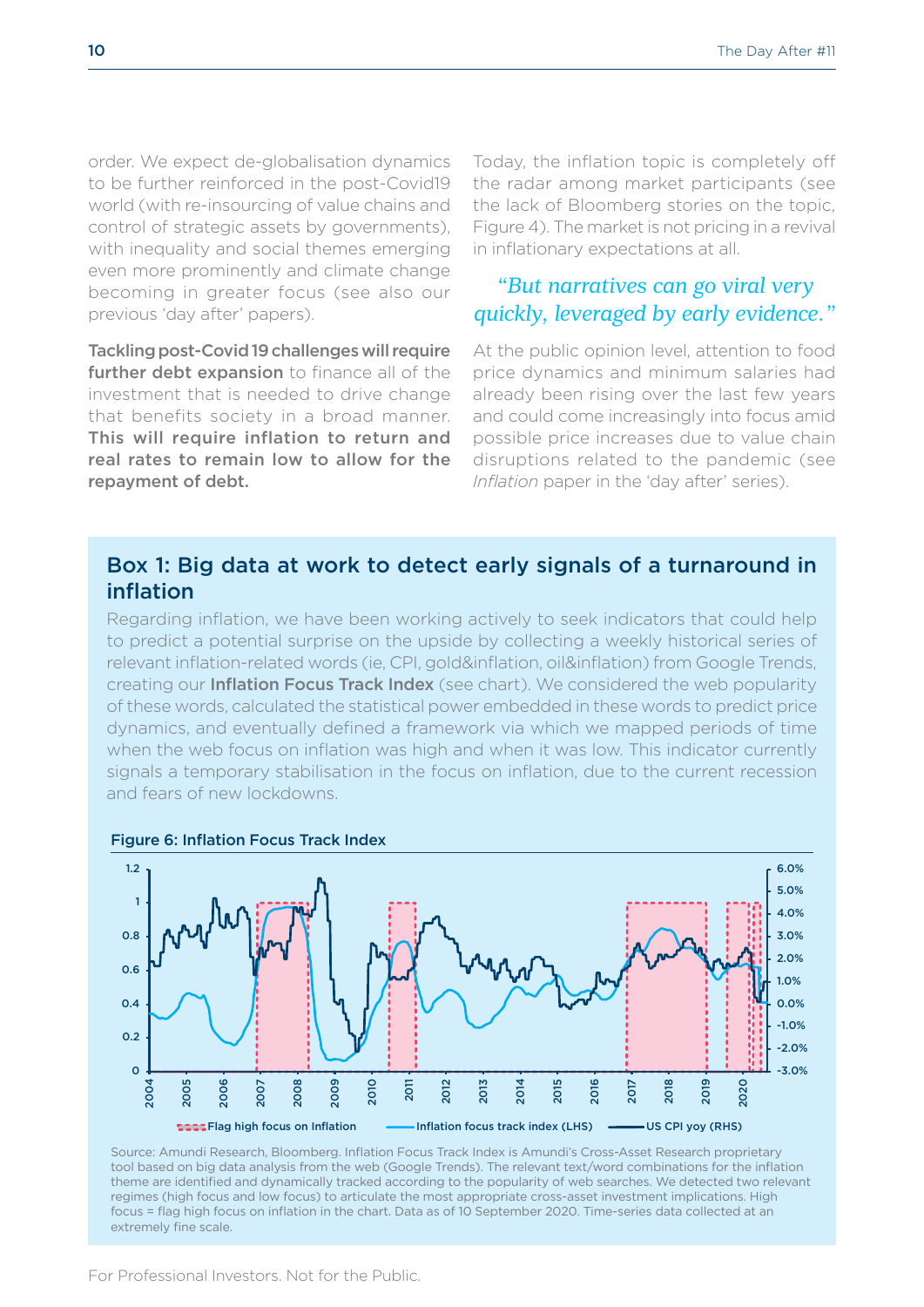Eventually, a new narrative of higher inflation might start to emerge and a new order might take a shape similar to that seen in the 1970s (as deglobalisation comes with monetisation of debt).

The shift in narratives and regime shifts are arguably the only sequence during which investors can systematically extract value, as the remaining times they would be faced with more efficient markets that would not allow them to do this. The 'Efficient Market Hypothesis' works on the assumption of there being some market equilibrium.

## *"When regimes shift, equilibrium regimes and risk premia shift too."*

In this adjustment process, investors should avoid strict asset allocation guidelines and keep a strong level of flexibility and liquidity to exploit the opportunities arising from inefficiencies and dislocation. The ability to identify the early signs and patterns of these shifts is critical in this respect.

Big data and artificial intelligence are therefore likely to become even more relevant in the investment world, as they open up the possibility of tracking these patterns and using them to better understand and forecast trends. Regarding inflation, for example, with visibility around the structural Covid-19 spillovers being scarce and considering the limited hard data available, investors should look for innovative research techniques in big data, using high frequency indicators that could provide insights that capture early changes and anticipate trends (see Box 1). For investors, this phase has to be handled with care — they can't ignore the 'day after', but they must also exercise caution and be selective. In the battle regarding images and narratives, those arising related to Covid-19 have not yet disappeared: they are simply in the background. They are likely to resurface as a second-round impact of the crisis unfolds and a new order begins its embryonic phase.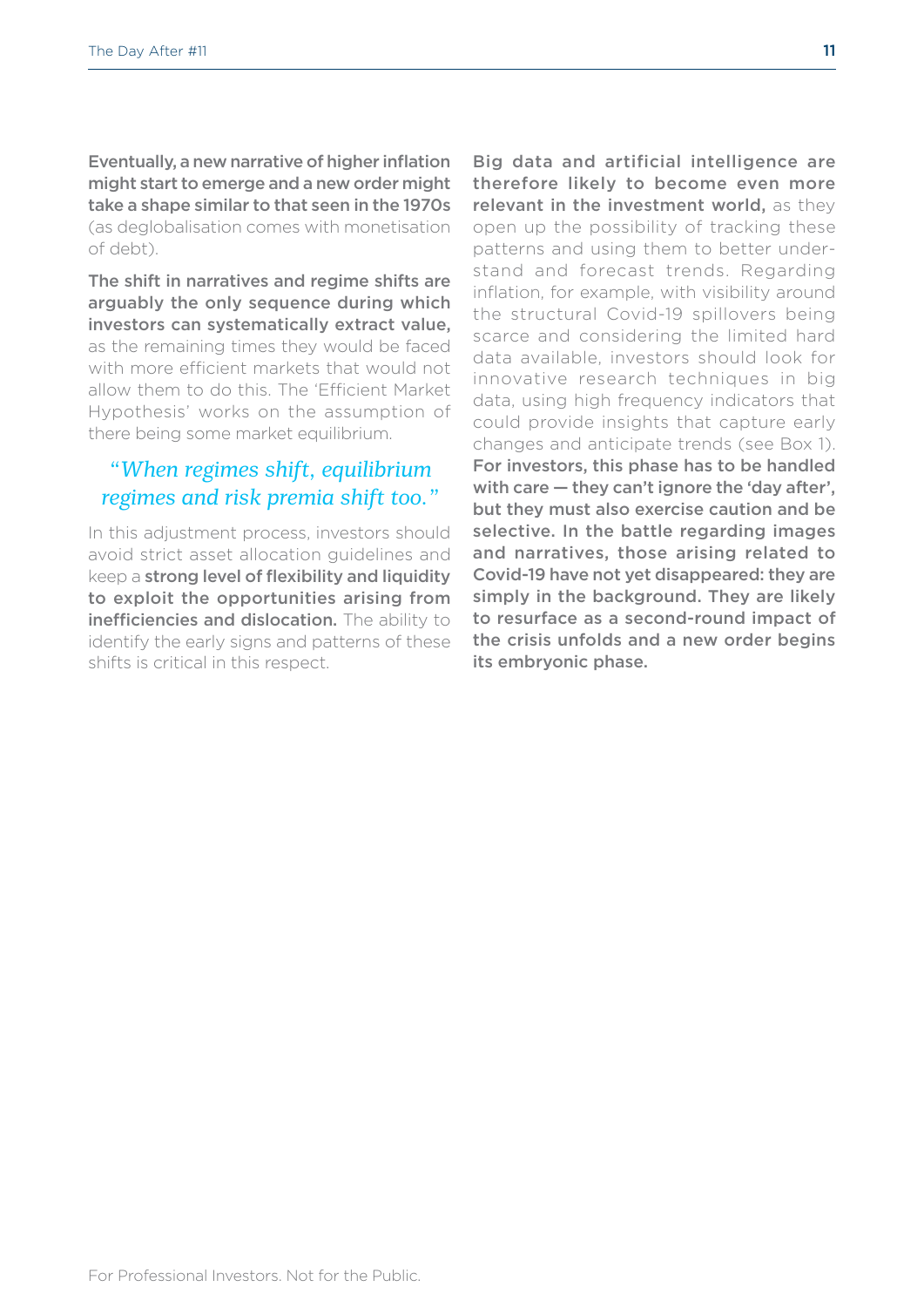# Other Contributors



Claudia BERTINO, Head of Investment Insights Unit



Pierre BLANCHET, Head of Investment Intelligence



Monica DEFEND, Global Head of Research



Laura FIOROT, Deputy Head of Investment Insights Unit